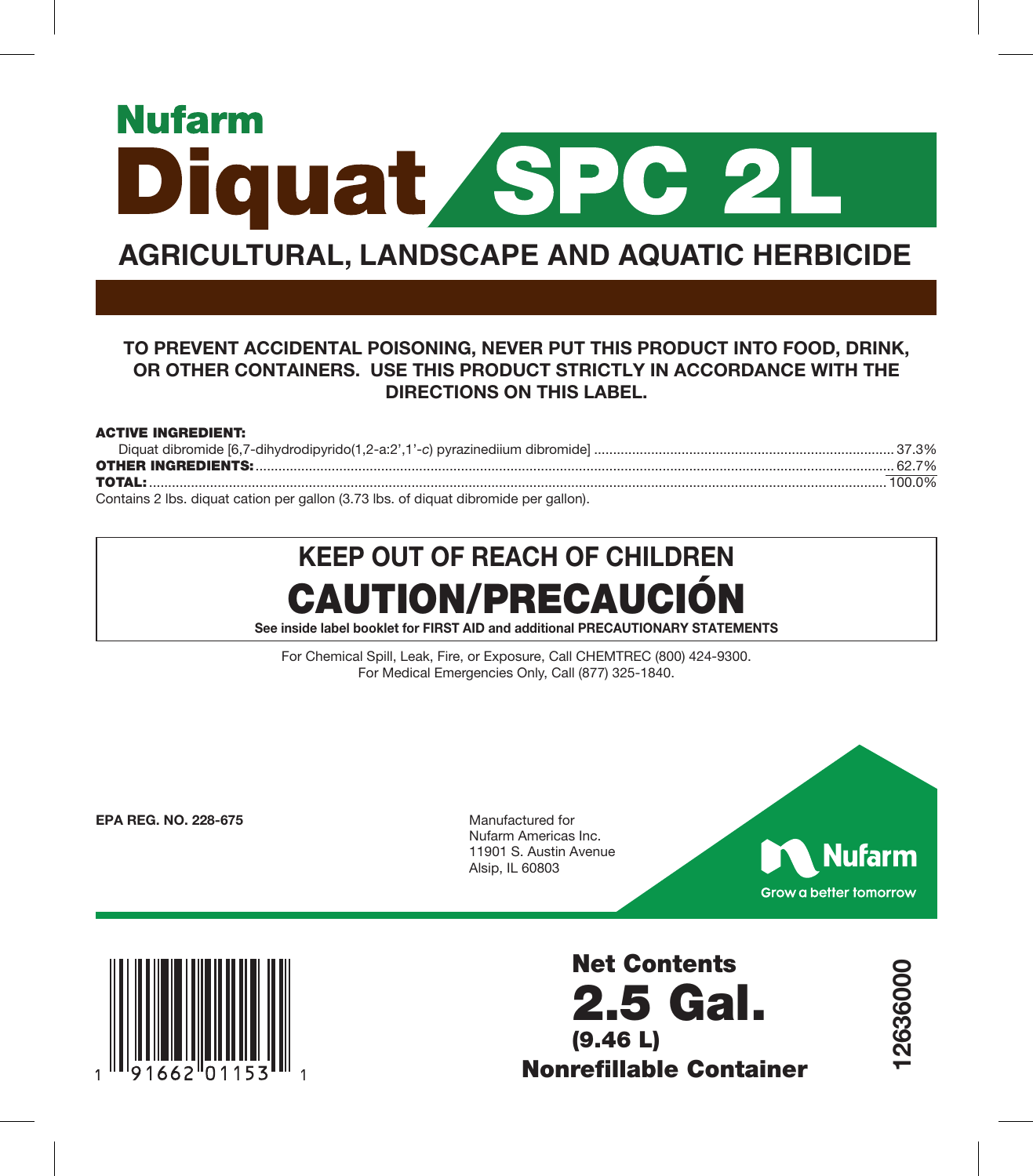## PRECAUTIONARY STATEMENTS HAZARDS TO HUMANS AND DOMESTIC ANIMALS CAUTION/PRECAUCION

Harmful if inhaled. Harmful if swallowed. Causes moderate eye irritation. Avoid breathing spray mist. Avoid contact with eyes or clothing.

## PERSONAL PROTECTIVE EQUIPMENT (PPE)

Some materials that are chemical-resistant to this product are barrier laminate, butyl rubber ≥ 14 mils, and nitrile rubber ≥ 14 mils. If you want more options, follow the instructions for Category A on an EPA chemical-resistant category selection chart.

#### Mixers, Loaders, Applicators and other handlers must wear:

- Coveralls over short-sleeved shirt and short pants or coveralls over long-sleeved shirt and long pants
- Chemical-resistant gloves
- Chemical-resistant footwear plus socks
- Protective eyewear
- Chemical-resistant headgear for overhead exposure
- Chemical-resistant apron when cleaning equipment, mixing, or loading
- Face shield when mixing or loading

Exception: After this product has been diluted to 0.50% or less in water (i.e., the labeled rate for some spot applications), applicators for AQUATIC SURFACE APPLICATIONS must, at a minimum, wear (Note – Mixers and Loaders for this application method must still wear the personal protective equipment (PPE) as described in the above section):

- Long-sleeved shirt and long pants
- Shoes plus socks
- Waterproof gloves
- Protective eyewear

Exception: At a minimum, applicators for AQUATIC SUBSURFACE APPLICATIONS must wear (Note – Mixers and Loaders for this application method must still wear the personal protective equipment (PPE) as described in the above section):

- Short-sleeved shirt and short pants
- Waterproof gloves
- Chemical-resistant footwear plus socks

Discard clothing and other absorbent materials that have been drenched or heavily contaminated with this product's concentrate. Do not reuse them. Follow manufacturer's instructions for cleaning/maintaining PPE. If no such instructions for washables exist, use detergent and hot water. Keep and wash PPE separately from other laundry.

## ENGINEERING CONTROL STATEMENTS

Mixers and loaders supporting aerial applications are required to use closed systems that provide dermal protection. The closed system must be used in a manner that meets the requirements listed in the Worker Protection Standard (WPS) for agricultural pesticides [40 CFR 170.240(d)(4)]. When using the closed system, mixers and loaders' PPE requirements may be reduced or modified as specified in the WPS.

When handlers use closed systems, enclosed cabs, or aircraft in a manner that meets the requirements listed in the Worker Protection Standard (WPS) for agricultural pesticides [40 CFR 170.240(d)(4-6)], the handler PPE requirements may be reduced or modified as specified in the WPS.

#### Users should:

## USER SAFETY RECOMMENDATIONS

- Wash hands before eating, drinking, chewing gum, using tobacco, or using the toilet.
- Remove clothing/PPE immediately if pesticide gets inside. Then wash thoroughly and put on clean clothing.
- Remove PPE immediately after handling this product. Wash the outside of gloves before removing. As soon as possible, wash thoroughly and change into clean clothing.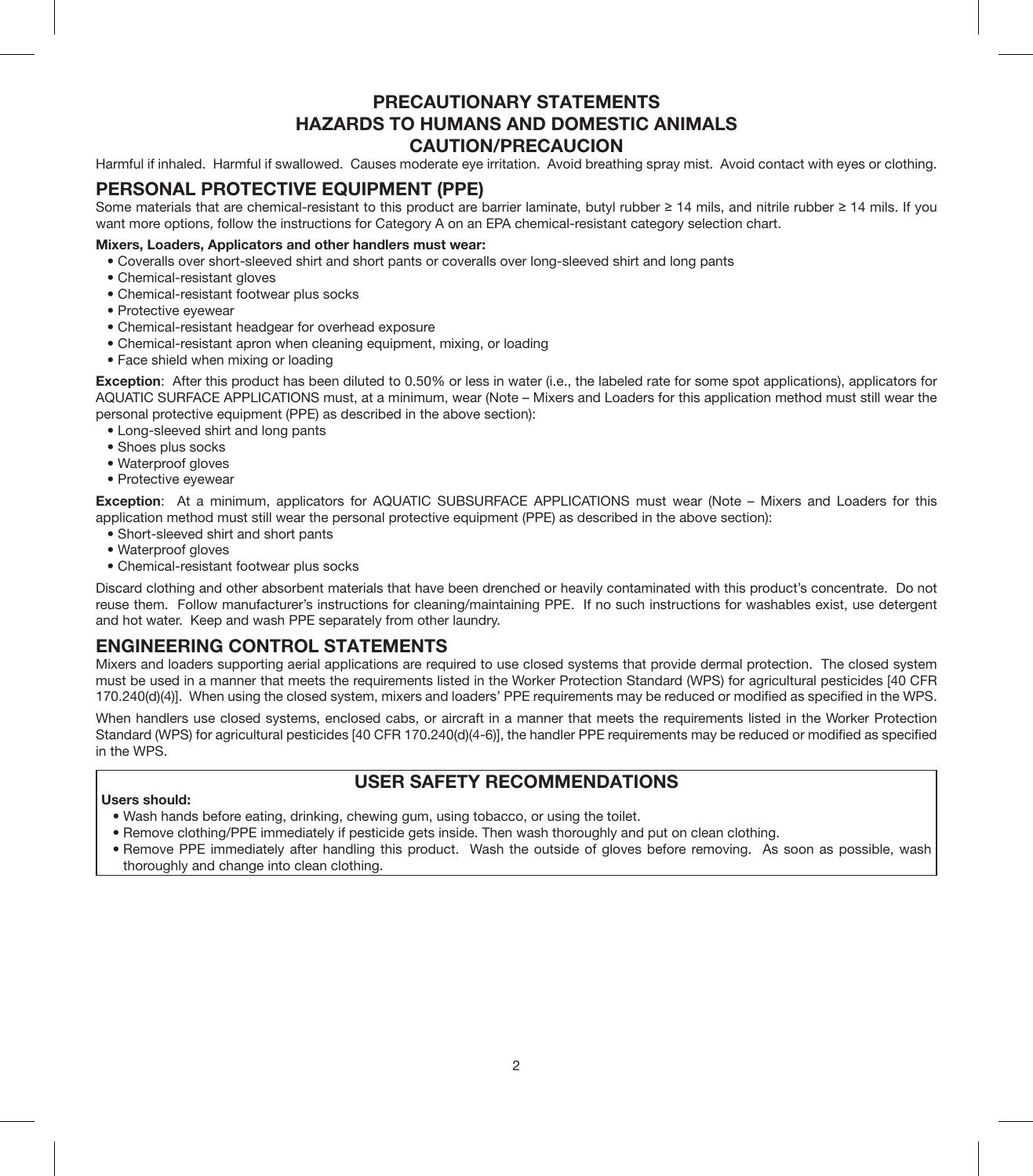| <b>FIRST AID</b>                         |                                                                                                                                                                                                                                                                                            |  |  |  |
|------------------------------------------|--------------------------------------------------------------------------------------------------------------------------------------------------------------------------------------------------------------------------------------------------------------------------------------------|--|--|--|
| IF IN EYES:                              | . Hold eye open and rinse slowly and gently with water for 15 to 20 minutes.<br>. Remove contact lenses, if present, after the first 5 minutes, then continue rinsing eye.<br>• Call a poison control center or doctor for treatment advice.                                               |  |  |  |
| IF SWALLOWED:                            | . Call a poison control center or doctor immediately for treatment advice.<br>• Have person sip a glass of water if able to swallow.<br>. Do not induce vomiting unless told to do so by the poison control center or doctor.<br>. Do not give anything by mouth to an unconscious person. |  |  |  |
| <b>IF ON SKIN OR</b><br><b>CLOTHING:</b> | • Take off contaminated clothing.<br>. Rinse skin immediately with plenty of water for 15 to 20 minutes.<br>• Call a poison control center or doctor for treatment advice.                                                                                                                 |  |  |  |
| IF INHALED:                              | . Move person to fresh air.<br>. If person is not breathing, call 911 or an ambulance, then give artificial respiration, preferably by mouth-to-mouth,<br>if possible.<br>. Call a poison control center or doctor for further treatment advice.                                           |  |  |  |
|                                          | <b>HOT LINE NUMBER</b>                                                                                                                                                                                                                                                                     |  |  |  |
|                                          | Have the product container or label with you when calling a poison control center or doctor, or going for treatment. You may also contact                                                                                                                                                  |  |  |  |

1-877-325-1840 for emergency medical treatment information.

#### NOTE TO PHYSICIAN

To be effective, treatment for diquat poisoning must begin IMMEDIATELY. Treatment consists of binding diquat in the gut with suspensions of activated charcoal or bentonite clay, administration of cathartics to enhance elimination, and removal of diquat from the blood by charcoal hemoperfusion or continuous hemodialysis.

## ENVIRONMENTAL HAZARDS

This pesticide is toxic to aquatic invertebrates.

For Terrestrial Uses, do not apply directly to water, or to areas where surface water is present, or to intertidal areas below the mean high water mark. Do not contaminate water when disposing of equipment wash water.

For Aquatic Uses, do not apply directly to water except as specified on this label.

## DIRECTIONS FOR USE

It is a violation of Federal law to use this product in a manner inconsistent with its labeling.

READ ENTIRE LABEL. USE STRICTLY IN ACCORDANCE WITH PRECAUTIONARY STATEMENTS AND DIRECTIONS, AND WITH APPLICABLE STATE AND FEDERAL REGULATIONS.

Do not apply this product through any type of irrigation system.

Do not apply this product in a way that will contact workers or other persons, either directly or through drift. Only protected handlers may be in the area during application. For any requirements specific to your State or Tribe, consult the agency responsible for pesticide regulation.

## AGRICULTURAL USE REQUIREMENTS

Use this product only in accordance with its labeling and with the Worker Protection Standard 40 CFR Part 170. This Standard contains requirements for the protection of agricultural workers on farms, forests, nurseries, and greenhouses, and handlers of agricultural pesticides. It contains requirements for training, decontamination, notification, and emergency assistance. It also contains specific instructions and exceptions pertaining to the statements on this label about personal protective equipment (PPE), and restricted-entry interval. The requirements in this box only apply to uses of this product that are covered by the Worker Protection Standard.

Do not enter or allow worker entry into treated areas during the restricted-entry interval (REI) of 24 hours.

PPE required for early entry to treated areas that is permitted under the Worker Protection Standard and that involves contact with anything that has been treated, such as plants, soil, or water, is:

- Coveralls over short-sleeved shirt and short pants, or coveralls over long-sleeved shirt and long pants
- Chemical-resistant gloves made of any waterproof material
- Chemical-resistant footwear plus socks
- Protective eyewear
- Chemical-resistant headgear for overhead exposure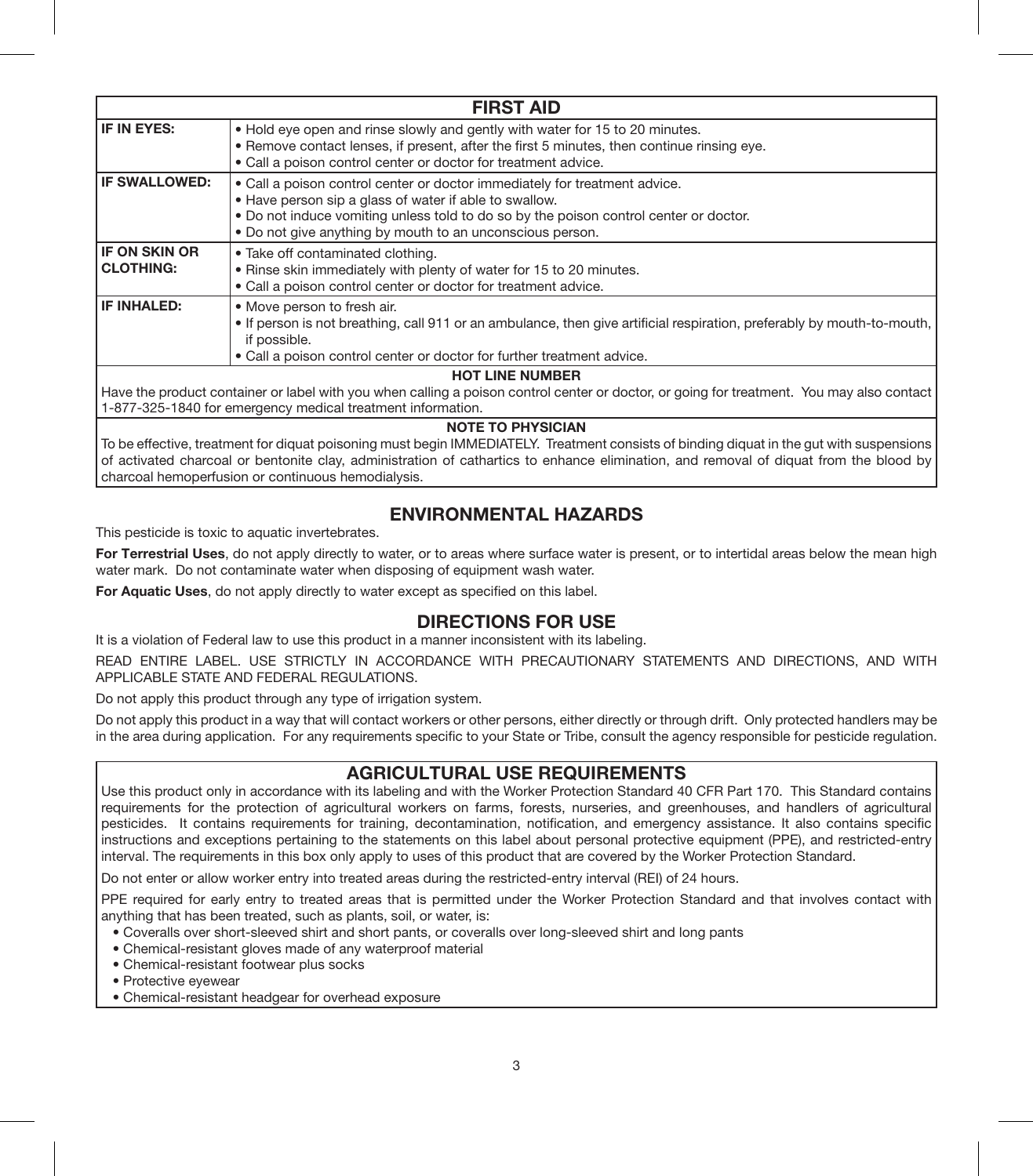## NON-AGRICULTURAL USE REQUIREMENTS

The requirements in this box apply to uses of this product that are NOT within the scope of the Worker Protection Standard for agricultural pesticides (40 CFR part 170). The WPS applies when this product is used to produce agricultural plants on farms, forests, nurseries, or greenhouses.

Keep all unprotected persons out of operating areas or vicinity where there may be drift.

For terrestrial uses, do not enter or allow entry of maintenance workers into treated areas, or allow contact with treated vegetation wet with spray, dew, or rain, without appropriate protective clothing until spray has dried.

For aquatic uses, do not enter treated areas while treatments are in progress.

## SPECIFIC USE DIRECTIONS

This product is a herbicide used to control weeds in the following sites:

- preharvest aid to desiccate labeled crops to facilitate harvesting
- labeled nonbearing crops
- noncrop or nonplanted areas on farms
- aquatic areas
- commercial greenhouses and nurseries
- dormant established turfgrass (bermudagrass, zoysiagrass nonfood or feed crop)
- landscape, industrial, recreational, commercial, residential, and public areas
- ornamental seed crops (flowers, bulbs, etc. excluding the state of California)
- turf renovation (all turf areas except commercial sod farms)

This product works by being absorbed by the weed, and, within a few days, the weed shows signs of dying. Optimum results are seen if the weeds are young, actively growing, and free from stress.

To avoid injury to desired crops, ornamentals or desirable plants, use caution to prevent drift during application and clean all spray equipment thoroughly with water after use. Avoid application to muddy water or disturbing the water during application that reduce weed control. To avoid reduced herbicidal activity, do not use dirty or muddy water in preparing spray solutions of this product. Avoid application under conditions of high wind, water flow, or wave action.

Do not allow sprays to come in contact with or drift to, foliage of ornamental plants or food crops.

Do not graze livestock on treated turf or feed treated thatch to livestock.

## SPRAY DRIFT MANAGEMENT

Avoiding spray drift at the application site is the responsibility of the applicator and the grower. The interaction of many equipment-andweather related factors determine the potential for spray drift. The applicator and the grower are responsible for considering all these factors when making decisions.

The following drift management requirements must be followed to avoid off-target drift movement from aerial applications to agricultural field crops. These requirements do not apply to forestry applications, public health uses or to applications using dry formulations:

- The distance of the outermost nozzles on the boom must not exceed <sup>3</sup>/4 the length of the wingspan or rotor.
- Nozzles must always point backward parallel with the air stream and never be pointed downward more than 45 degrees.

Where states have more stringent regulations, they must be observed.

DROPLET SIZE: The most effective way to reduce drift potential is to apply large droplets. The best drift management strategy is to apply the largest droplets that provide sufficient coverage and control. Applying larger droplets reduces drift potential, but will not prevent drift if applications are made improperly, or under unfavorable environmental conditions (see Wind, Temperature and Humidity, and Temperature Inversions sections of this label).

#### CONTROLLING DROPLET SIZE:

Volume – Use high flow rate nozzles to apply the highest practical spray volume. Nozzles with higher rated flows produce larger droplets.

Pressure – Do not exceed the nozzle manufacturer's specified pressures. For many nozzle types, lower pressure produces larger droplets. When higher flow rates are needed, use higher flow rate nozzles instead of increasing pressure.

Number of Nozzles – Use the minimum number of nozzles that provide uniform coverage.

Nozzle Orientation – Orienting nozzles so that the spray is released parallel to the airstream produces larger droplets than other orientations. Significant deflection from horizontal will reduce droplet size and increase drift potential.

Nozzle Type – Use a nozzle type that is designed for the intended application. With most nozzle types, narrower spray angles produce larger droplets. Consider using low-drift nozzles. Solid stream nozzles oriented straight back produce the largest droplets and the lowest drift.

BOOM LENGTH: For some use patterns, reducing the effective boom length to less than 3/4 of the wingspan or rotor length that further reduces drift without reducing swath width.

APPLICATION HEIGHT: Make applications at a height greater than 10 feet above the top of the largest plants unless a greater height is required for aircraft safety. Making applications at the lowest height that is safe reduces exposure of droplets to evaporation and wind.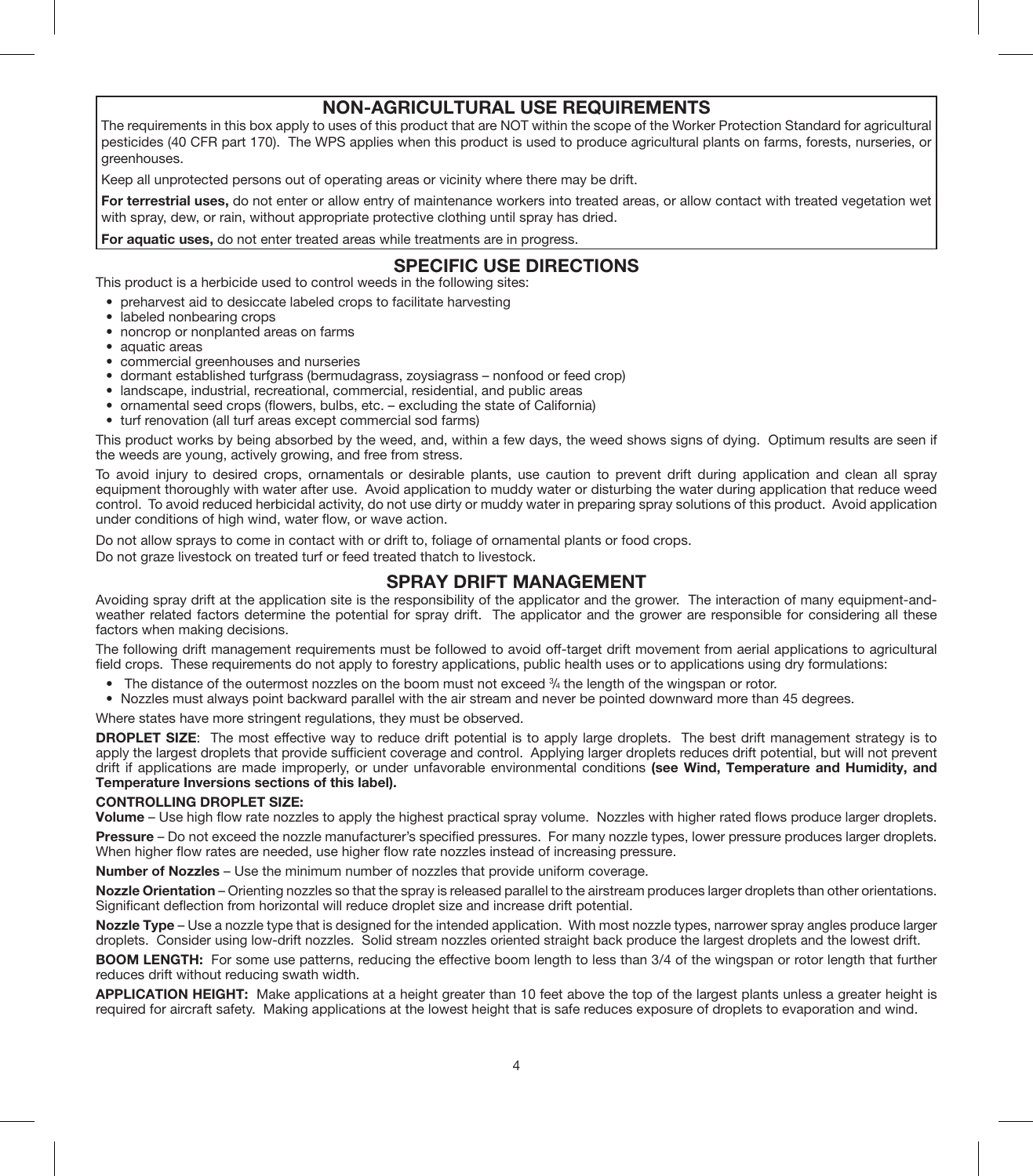SWATH ADJUSTMENT: When applications are made with a crosswind, the swath will be displaced downwind. Therefore, on the up and downwind edges of the field, the applicator must compensate for this displacement by adjusting the path of the aircraft upwind. Increase swath adjustment distance with increasing drift potential (higher wind, smaller droplets, etc.).

WIND: Drift potential is lowest between wind speeds of 2-10 mph. However, many factors, including droplet size and equipment type. determine drift potential at any given speed. Avoid applications below 2 mph due to variable wind direction and high inversion potential. NOTE: Local terrain can influence wind patterns. Every applicator must be familiar with local wind patterns and how they affect spray drift.

TEMPERATURE AND HUMIDITY: When making applications in low relative humidity, set up equipment to produce larger droplets to compensate for evaporation. Droplet evaporation is most severe when conditions are both hot and dry.

TEMPERATURE INVERSIONS: Do not make applications during a temperature inversion because drift potential is high. Temperature inversions restrict vertical air mixing, which causes small-suspended droplets to remain in a concentrated cloud. This cloud can move in unpredictable directions due to the light variable winds common during inversions. Temperature inversions are characterized by increasing temperatures with altitude and are common on nights with limited cloud cover and light to no wind. They begin to form as the sun sets and often continue into the morning. Their presence can be indicated by ground fog; however, if fog is not present, inversions can also be identified by the movement of smoke from a ground source or an aircraft smoke generator. Smoke that layers and moves laterally in a concentrated cloud (under low wind conditions) indicates an inversion, while smoke that moves upward and rapidly dissipates, indicates good vertical air mixing.

SENSITIVE AREAS: Apply the pesticide when the wind is blowing away from adjacent sensitive areas (e.g. residential areas, bodies of water, known habitat for threatened or endangered species, non-target crops).

#### AGRICULTURAL USES

Apply this product to dessicate certain crops as a preharvest aid to facilitate harvesting. This product can also be applied as a general herbicide to control weeds in nonbearing crops and noncrop areas.

This product acts on contact with actively growing green plant tissue and for effective control, complete coverage of all green plant tissue is required. Signs of herbicidal activity are usually apparent within a few days of application. Improper application technique and/or application to large, stressed, or mowed weeds will generally result in unacceptable control. Weeds that emerge after application of this product will not be controlled or suppressed. Weeds that are established or larger than 6" may require retreatment.

NOTE: Cool (below 55°F) or cloudy, overcast weather will slow this product activity but will not affect performance.

#### USE PRECAUTIONS

- Do NOT allow spray to contact or drift to desirable vegetation or severe plant injury or death will result.
- Do NOT use dirty or muddy water when diluting this product.
- Do NOT apply this product through any type of irrigation system.
- Rain or irrigation occurring within 30 minutes of application negatively impacts herbicidal activity.
- Be sure to rinse all spray equipment thoroughly with water after use.

As with any dessicant consider the following before use:

- Premature application will result in the harvest of green seed
- Pod drop will increase during heavy winds following application
- Effects may be more pronounced with some varieties

The user of this product accepts the responsibility for:

- Knowing the sensitivity of the variety treated,
- Properly timing the application, and
- Accepting the risk of unfavorable weather conditions after application.

#### APPLICATION INSTRUCTIONS

Apply this product to newly emerged weeds while actively growing and before they become too large (weeds 1 - 6 inches in height are easiest to control). Be sure to follow the specified rates listed in the specific crop instructions below, using the higher rates when weeds are large or dense or when applying for harvest aid and the crop vegetation is dense.

If weeds have been mowed or grazed (removing much of the green foliage) be sure to allow weeds to regrow to a height of 2 - 4 inches before application. For harvest aid applications, refer to the specific crop instructions below for application timing specifications.

NOTE: Because dust can coat target surfaces and reduce product activity, avoid applying in extremely dusty conditions (e.g., dust caused by high winds or the passage of equipment tires).

#### Spray Equipment

Be sure to follow the specific instructions for minimum spray volumes listed in the crop specific instructions below. Note that the specifications are minimum volumes only, and increase spray volumes as necessary to obtain complete coverage of the target weed or plant (without causing foliage runoff). For best results use flat fan nozzles. Other nozzles provide less than complete coverage resulting in reduced performance.

NOTE: When spraying less than 20 gals. of spray carrier per acre, target weeds must not exceed 6 inches in height.

#### **Adjuvants**

When applying this product, be sure to always add one of the following adjuvants:

Nonionic Surfactant (NIS) - Add a NIS containing 75% or greater surface active agent at 0.06-0.5% v/v (1/2 – 4 pts. per 100 gals.) of the finished spray volume.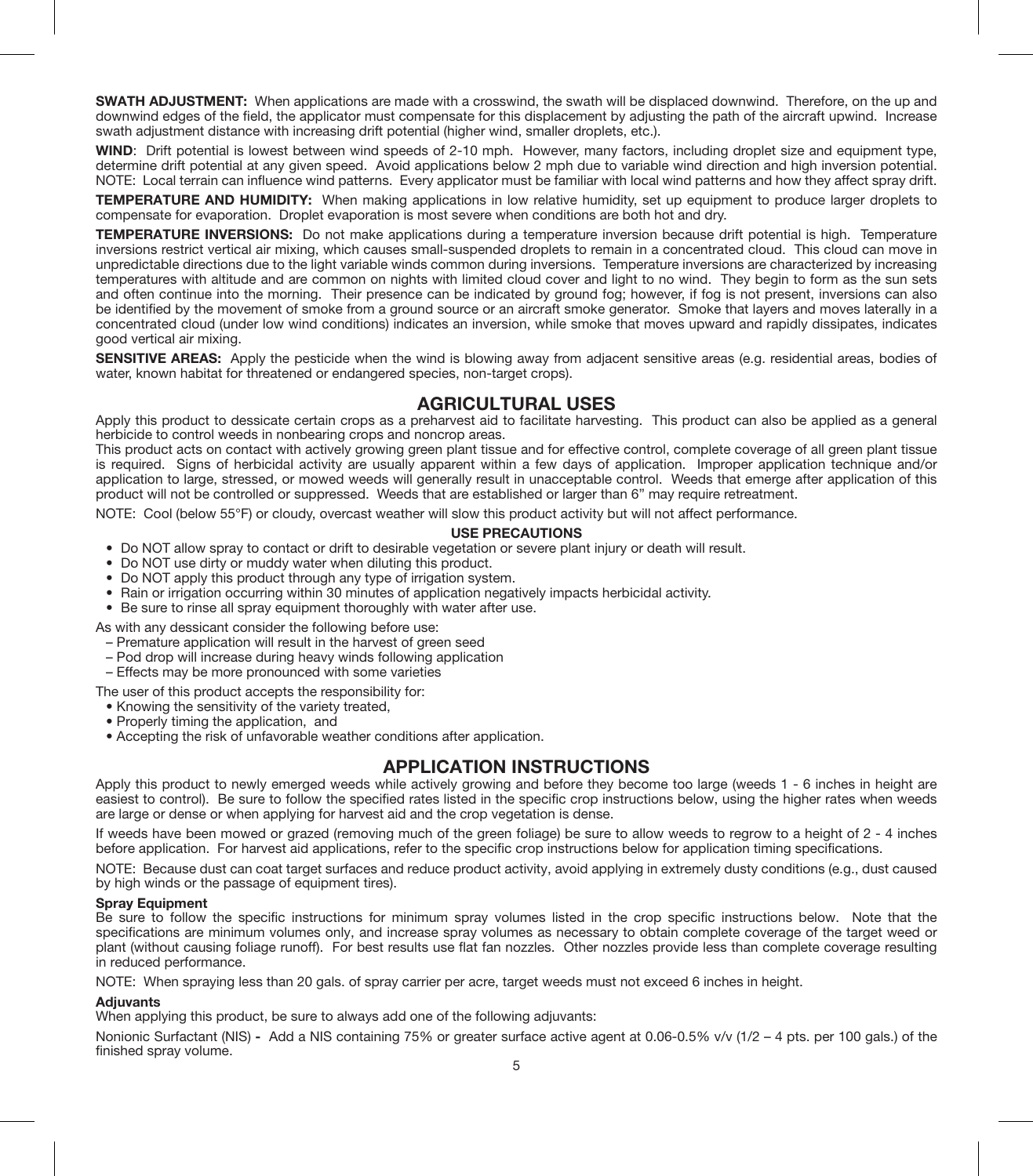Other Adjuvants - Use adjuvants other than NIS but that meet the following criteria:

- • Contains only EPA exempt ingredients.
- • Is compatible when mixed with this product (compatibility can be determined using a jar test).
- • Is supported locally for use with this product through proven field trials and through university and extension recommendations.

## SPECIFIC USE INSTRUCTIONS

| Crop                                                                                                                                                                                                                                                                     | <b>Use Pattern</b>                     | <b>Product Rate</b><br>per Acre                                                        | <b>Minimum Total</b><br>Spray Volume per<br>Acre | Preharvest<br>Interval<br>(Days)                                               | Precautions, Restrictions,<br>and Comments                                                                                                                                                                                                                                                                                                                                                                 |
|--------------------------------------------------------------------------------------------------------------------------------------------------------------------------------------------------------------------------------------------------------------------------|----------------------------------------|----------------------------------------------------------------------------------------|--------------------------------------------------|--------------------------------------------------------------------------------|------------------------------------------------------------------------------------------------------------------------------------------------------------------------------------------------------------------------------------------------------------------------------------------------------------------------------------------------------------------------------------------------------------|
| Alfalfa<br>(seed crop<br>only)                                                                                                                                                                                                                                           | Preharvest<br>desiccation<br>broadcast | 1-1/2 to 2 pints<br>(see precautions<br>section for<br>additional rate<br>information) | Ground: 15 gallons<br>Air: 5 gallons             | 3                                                                              | On thin stands of seed alfalfa use 1 pint<br>per acre.<br>Desiccation is complete in 3 - 10 days.<br>Do not graze or feed treated forage to<br>livestock. Do not use seed from treated<br>plants for food, feed, or oil purposes.                                                                                                                                                                          |
| Canola                                                                                                                                                                                                                                                                   | Preharvest<br>desiccation<br>broadcast | $1-1/2$ to 2 pints                                                                     | Ground: 15 gallons<br>Air: 5 gallons             | $\overline{7}$                                                                 | A maximum of one application per crop is<br>allowed.<br>For best results, harvest no later than 10<br>days after application.                                                                                                                                                                                                                                                                              |
| Clover<br>(seed crop<br>only)                                                                                                                                                                                                                                            | Preharvest<br>desiccation<br>broadcast | $1-1/2$ to 2 pints                                                                     | Ground: 15 gallons<br>Air: 5 gallons             | 3                                                                              | Desiccation is complete in 3 - 10 days.<br>Do not graze or feed treated forage to<br>livestock.<br>Do not use seed from treated plants for<br>food, feed, or oil purposes.                                                                                                                                                                                                                                 |
| Potato                                                                                                                                                                                                                                                                   | Preharvest<br>desiccation<br>broadcast | 1 to 2 pints                                                                           | Ground: 20 gallons<br>Air: 5 gallons             | $\overline{7}$                                                                 | Do not apply to potatoes that are drought<br>stressed.<br>Make a second application if necessary<br>to obtain additional desiccation where<br>vine growth is dense. For improved vine<br>coverage, a 5 day interval is recommended<br>between applications.<br>Do not apply more than 4 pints of this<br>product per acre.                                                                                 |
| Tree, Vine,<br>Small Fruit,<br>Vegetable<br>Crops-<br>Nonbearing<br>Acerola (West<br>Indian Cherry)<br><b>Almonds</b><br>Apple<br>Apricots<br>Artichokes<br>Asparagus<br>Avocados<br>Bananas<br>Blackberry<br>Blueberry<br>Boysenberry<br>Cherries<br>Coffee<br>Conifers | Direct spray                           | $1-1/2$ to 2 pints                                                                     | Ground: 15 gallons                               | Do not use<br>for food<br>or feed<br>for one (1)<br>year after<br>application. | Do not graze treated area.<br>Use a shield or wrap plant when spraying<br>around young trees or vines.<br>Do not allow spray to contact green stems,<br>foliage, or fruit as injury may occur.<br>Retreatment may be necessary for complete<br>control of grasses and older established<br>weeds.<br>This product can be used during site<br>preparation prior to planting and up to 1<br>year of harvest. |

*(continued)*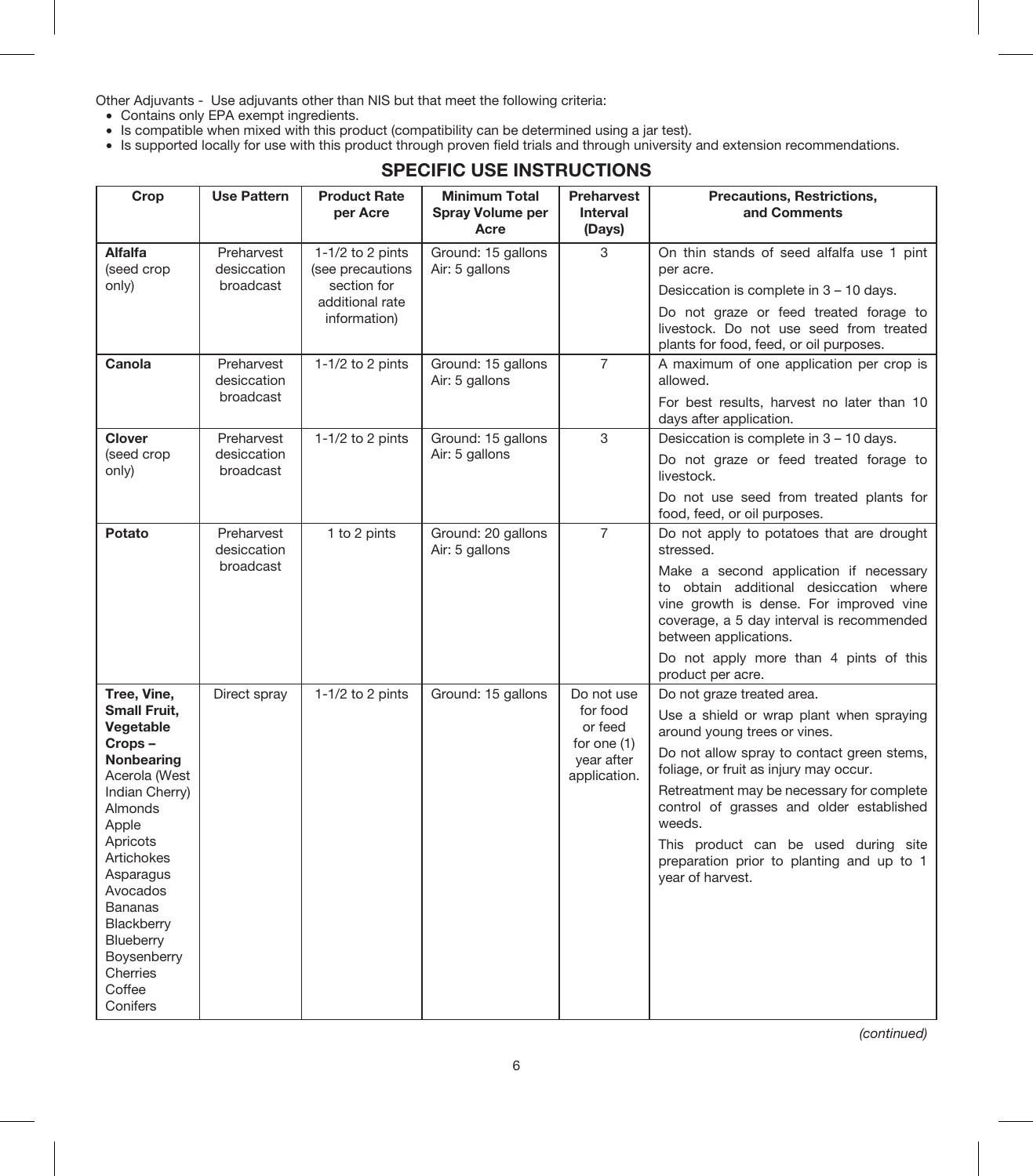| Crop          | <b>Use Pattern</b> | <b>Product Rate</b><br>per Acre | <b>Minimum Total</b><br>Spray Volume per | Preharvest<br>Interval | Precautions, Restrictions,<br>and Comments |
|---------------|--------------------|---------------------------------|------------------------------------------|------------------------|--------------------------------------------|
|               |                    |                                 | Acre                                     | (Days)                 |                                            |
| Crabapple     |                    |                                 |                                          |                        |                                            |
| Cranberry     |                    |                                 |                                          |                        |                                            |
| Dates         |                    |                                 |                                          |                        |                                            |
| Dewberry      |                    |                                 |                                          |                        |                                            |
| Elderberry    |                    |                                 |                                          |                        |                                            |
| Figs          |                    |                                 |                                          |                        |                                            |
| Filberts      |                    |                                 |                                          |                        |                                            |
| Ginseng       |                    |                                 |                                          |                        |                                            |
| Gooseberry    |                    |                                 |                                          |                        |                                            |
| Grapes        |                    |                                 |                                          |                        |                                            |
| Grapefruit    |                    |                                 |                                          |                        |                                            |
| Guava         |                    |                                 |                                          |                        |                                            |
| Huckleberry   |                    |                                 |                                          |                        |                                            |
| Jojoba        |                    |                                 |                                          |                        |                                            |
| Kiwi          |                    |                                 |                                          |                        |                                            |
| Lemons        |                    |                                 |                                          |                        |                                            |
| Limes         |                    |                                 |                                          |                        |                                            |
| Loganberry    |                    |                                 |                                          |                        |                                            |
| Macadamia     |                    |                                 |                                          |                        |                                            |
| Mango         |                    |                                 |                                          |                        |                                            |
| Nectarines    |                    |                                 |                                          |                        |                                            |
| Olives        |                    |                                 |                                          |                        |                                            |
| Oranges       |                    |                                 |                                          |                        |                                            |
| Papayas       |                    |                                 |                                          |                        |                                            |
| Passion Fruit |                    |                                 |                                          |                        |                                            |
| Peaches       |                    |                                 |                                          |                        |                                            |
| Pears         |                    |                                 |                                          |                        |                                            |
| Pecans        |                    |                                 |                                          |                        |                                            |
| Persimmons    |                    |                                 |                                          |                        |                                            |
| Pistachios    |                    |                                 |                                          |                        |                                            |
| Plantains     |                    |                                 |                                          |                        |                                            |
| Plums         |                    |                                 |                                          |                        |                                            |
| Pomegranates  |                    |                                 |                                          |                        |                                            |
| Prunes        |                    |                                 |                                          |                        |                                            |
| Raspberry     |                    |                                 |                                          |                        |                                            |
| Tangelos      |                    |                                 |                                          |                        |                                            |
| Tangerines    |                    |                                 |                                          |                        |                                            |
| Walnuts       |                    |                                 |                                          |                        |                                            |

| <b>Other Uses</b>                                                                                                                                                                  | <b>Use Pattern</b> | <b>Application Rate</b>                                                                                                                                                                                                     |                                                                                                                                                                                                                                                                                               |
|------------------------------------------------------------------------------------------------------------------------------------------------------------------------------------|--------------------|-----------------------------------------------------------------------------------------------------------------------------------------------------------------------------------------------------------------------------|-----------------------------------------------------------------------------------------------------------------------------------------------------------------------------------------------------------------------------------------------------------------------------------------------|
| Noncrop or Nonplanted Areas<br>on Farms                                                                                                                                            | <b>Broadcast</b>   | 1 to 2 pints. In a minimum of 15<br>gallons of water per acre.                                                                                                                                                              | Apply for full coverage and<br>thorough weed control.                                                                                                                                                                                                                                         |
| Fence lines, Farmyards, Farm<br>Buildings, Fuel Storage Areas,<br>Barrier Strips, Equipment<br>Areas, and Dry (non-flooded)<br>areas around ponds, lakes, and<br>drainage ditches. | Spot Treatment     | 1 - 2 quarts plus the labeled rate<br>of a 75% or greater nonionic<br>surfactant per 100 gallons water<br>or 0.75 ounces (22 ml) plus the<br>labeled rate of 75% or greater<br>nonionic surfactant per 1 gallon<br>of water | Retreatment may be necessary<br>to control grasses and<br>established weeds.<br>Avoid spray contact with foliage<br>of food crops or ornamental<br>plants or other desirable<br>vegetation.<br>Add the labeled rate of 75% or<br>greater nonionic surfactant to<br>the finished spray volume. |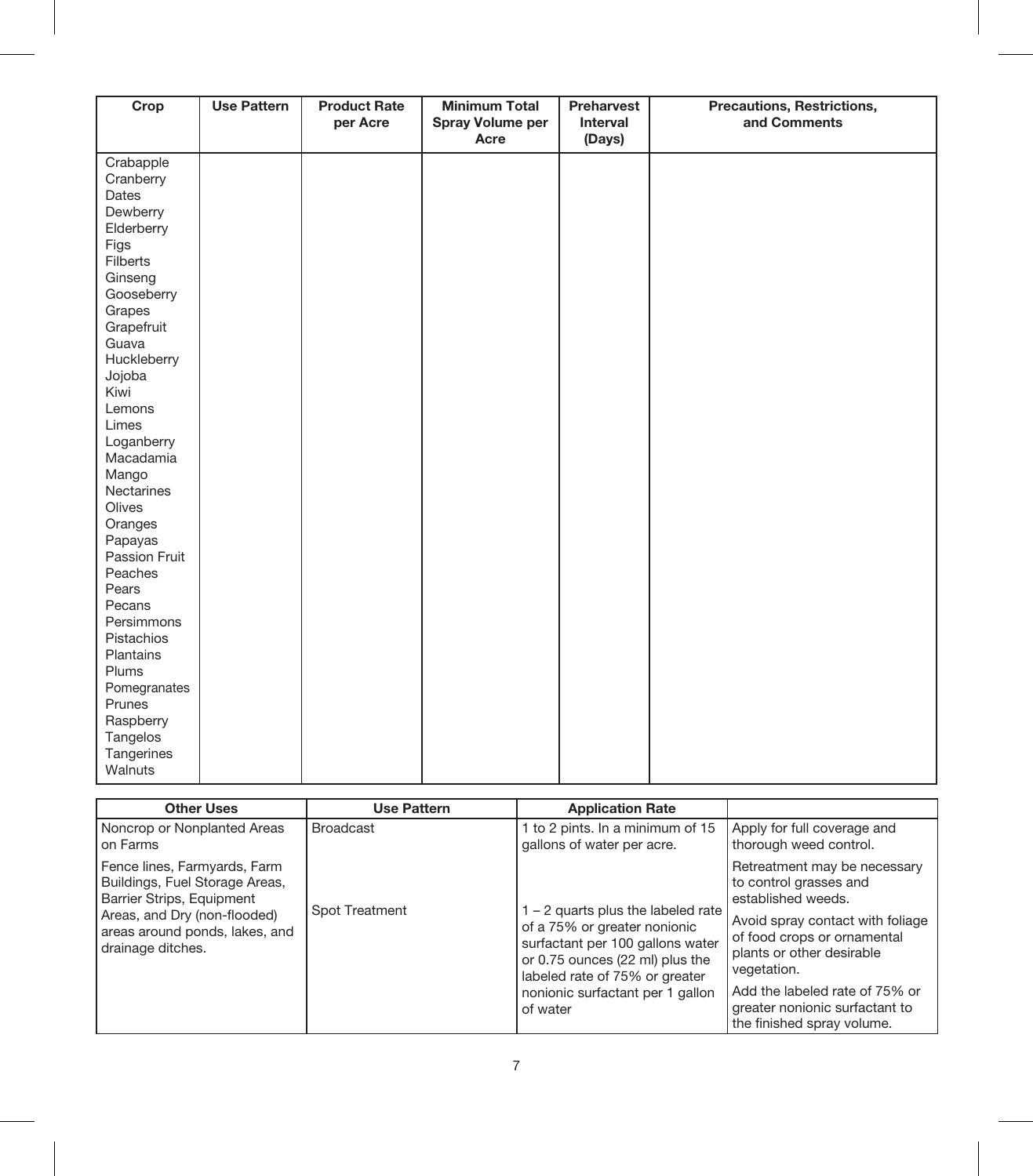## AQUATIC AND NONCROP USES

#### New York – Not for Sale or Use in New York State without Supplemental Special Local Needs Labeling.

This product is used to control aquatic weeds in **public waters** such as ponds, lakes, reservoirs, marshes, bayous, drainage ditches, canals, streams, rivers, and other slow-moving or quiescent bodies of water. Do not apply to water that is moving or if outflow leads to public waters (i.e., apply only to still water ponds, lakes and drainage ditches).

Optimum control of submersed weeds is obtained by applying this product when the weeds are actively growing (photosynthesizing), typically when water temperatures are about 50°F or more, (this occurs usually in the Spring or early Summer).

#### Precautions and Restrictions:

- • Obtain all necessary approval and/or permits before application if required. Consult the responsible state agencies (i.e., Fish and Game Agencies, State Water Conservation authorities, or Department of Natural Resources).
- • Apply this product by those applicators certified for aquatic pest control authorized by the State or local government, Federal or State public agencies such as Water Management District personnel and municipal officials, and by Corps of Engineers.
- For water bodies containing dense weeds, apply this product to only 1/3 to  $\frac{1}{2}$  of the water body area at one time. If a repeat application is required, wait for 14 days. Using this product in this manner will prevent loss of oxygen in the water body which occurs when dead weeds begin to decompose which often leads to suffocation of fish.
- • Do not apply this product in areas where commercial processing of fish which produces fish protein concentrate or fish meal is practiced. Prior to application, coordinate application with and obtain approval from local and/or State authorities.
- Use water treated with this product only after the specified number of days have passed after application (refer to the table below for these water use restrictions). Alternatively, use the water at a different time after application only if an approved assay (ex. PAM II Spectrometric Method) shows that no more than the designated maximum contaminant level goal (MCLG) of 0.02 mg/L (ppm) of diguat dibromide (calculated as the cation) is present in the water.
- • If posting is required by your State or Tribe, consult the agency responsible for pesticide regulations for specific details.

## Water Use Restrictions Following Applications

|                                                                                                  | Number of Days to Wait Before Using Water After An Application At Different Application Rates |                         |                              |                              |                                                      |
|--------------------------------------------------------------------------------------------------|-----------------------------------------------------------------------------------------------|-------------------------|------------------------------|------------------------------|------------------------------------------------------|
| <b>TYPE OF WATER</b>                                                                             | 2 gals./<br>surface acre                                                                      | 1 gal./<br>surface acre | $0.75$ gal./<br>surface acre | $0.50$ gal./<br>surface acre | Spot Spray (<0.5<br>gal./ surface acre) <sup>†</sup> |
| Drinking                                                                                         | 3 days                                                                                        | 2 days                  | 2 days                       | dav                          | 1 dav                                                |
| Fishing and Swimming                                                                             |                                                                                               |                         |                              | 0                            | 0                                                    |
| Livestock/Domestic Animals Consumption                                                           | 1 day                                                                                         | day                     | 1 day                        | dav                          | 1 day                                                |
| Spray Tank Applications <sup>tt</sup> and Irrigation to Turf<br>and Landscape Ornamentals        | 3 days                                                                                        | 2 days                  | 2 days                       | dav                          | 1 day                                                |
| Spray Tank Applications <sup>tt</sup> and Irrigation to<br>Food Crops and Production Ornamentals | 5 days                                                                                        | 5 days                  | 5 days                       | 5 days                       | 5 days                                               |

† Apply this product in addition to the manufacturer's specified rate of a nonionic surfactant (contains 75% or greater nonionic surfactant). ††Do not use water treated with this product to prepare sprays to be applied to food crops, turf or ornamentals until the appropriate time period has elapsed or injury to crop, turf or plants could occur.

Note: If more than one spray tank is required to complete a single aquatic application, there is no water restriction between the consecutive spray tank applications.

#### Control of Floating and Marginal Weeds

This product controls the listed floating and marginal weeds from application by airboat, airplane, backpack, spray handgun, helicopter, or similar application equipment. For all application methods, ensure that weeds received thorough spray coverage.

| Floating and Marginal Weeds Controlled     |
|--------------------------------------------|
| Water lettuce, Pistia stratiotes           |
| Water hyacinth, Eichhornia crassipes       |
| Duckweed, Lemna spp.                       |
| Salvinia spp. (including S. molesta)       |
| Pennywort (Hydrocotyle spp.)               |
| Frog's bit, Limnobium spongia <sup>t</sup> |
| Cattails, Typha spp.                       |
|                                            |

† Not registered for use in California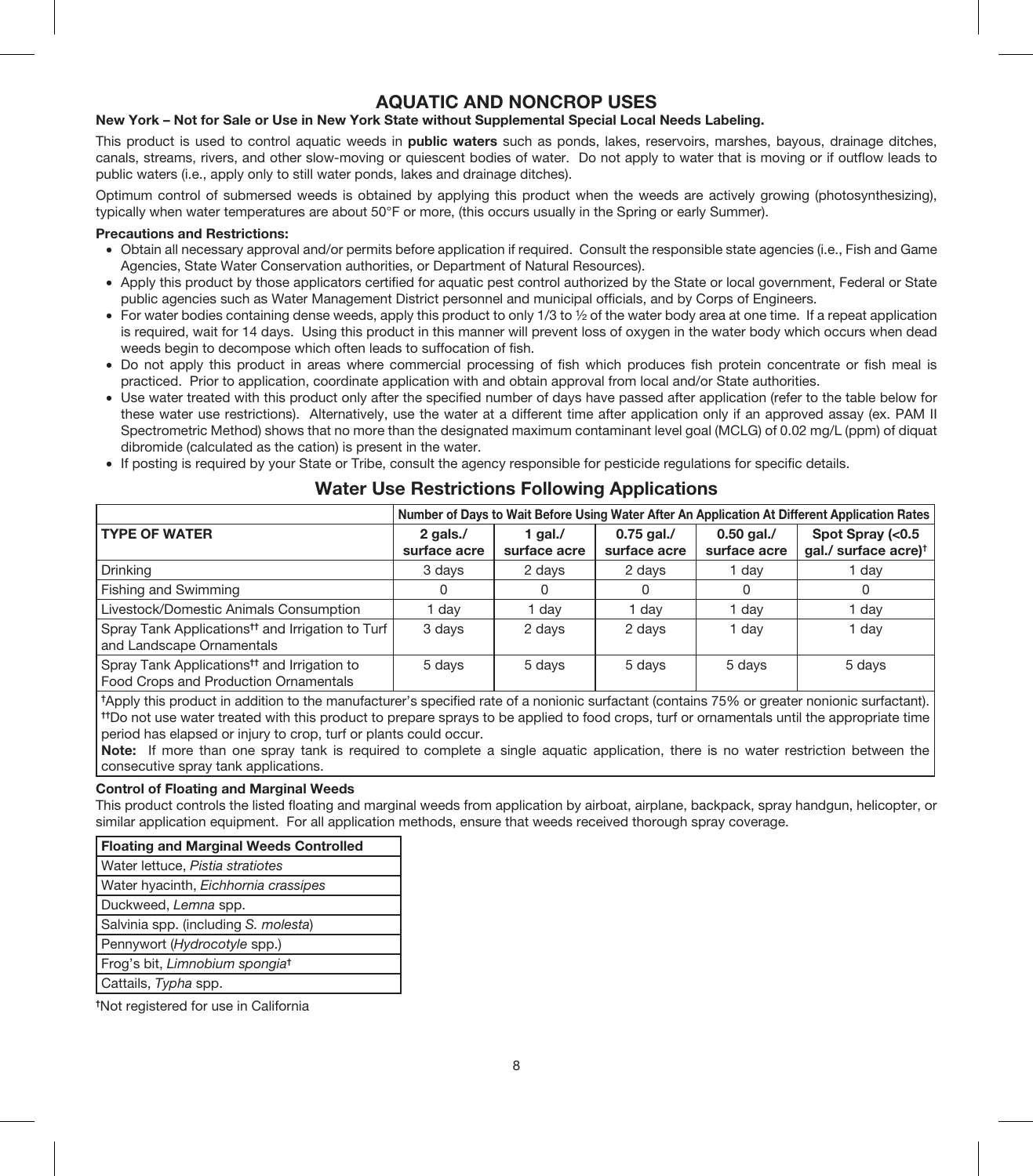#### Spot Treatment:

*Application Rates:* 2 quarts of this product per 100 gallons spray carrier (0.5% solution) *plus* 0.25-1.0% v/v (1 quart to 1 gallon per 100 gallons water) of an approved aquatic wetting agent.

For cattail control: Apply this product before flowering at 8 quarts of this product/100 gallons spray carrier (the maximum application rate) plus the wetting agent. Make repeat applications if needed for complete control.

*Application Directions:* Apply spray solutions to wet completely the target weeds. Do not spray to runoff. Make additional applications if treating densely-packed weeds or mats. Best results are obtained for weed escapes if repeat applications are made within 2 weeks of the first treatment.

#### Broadcast Treatment:

*Application Rates:* 0.5 to 2.0 gallons of this product per surface acre in sufficient spray carrier *plus* 16 to 32 oz. per acre of an approved aquatic wetting agent.

For duckweed control: Apply this product at 1-2 gallons/A.

**Application Directions:** Apply sprays to ensure thorough target weed coverage. Repeat applications as necessary for densely populated weed areas.

#### Control of Submerged Weeds

This product controls the listed submerged weeds from application by surface, subsurface, and bottom placement applications. Enhanced weed control are obtained in situations where severe weed or algae infestations are found: use an approved algaecide either as a pretreatment to an application of this product, or as a tank mix with this product.

| <b>Submersed Weeds Controlled or Suppressed</b>         |  |  |  |
|---------------------------------------------------------|--|--|--|
| Bladderwort, Utricularia spp.                           |  |  |  |
| Hydrilla, Hydrilla verticillata                         |  |  |  |
| Watermilfoils (including Eurasian), Myriophyllum spp.   |  |  |  |
| Pondweeds, Potamogeton spp. <sup>†</sup>                |  |  |  |
| Coontail, Ceratophyllum demersum                        |  |  |  |
| Elodea, Elodea spp.                                     |  |  |  |
| Brazilian Elodea, Egeria densa                          |  |  |  |
| Naiad, Najas spp.                                       |  |  |  |
| Algae, Spirogyra spp. and Pithophora spp. <sup>11</sup> |  |  |  |

† This product does not control Richardson's pondweed, *P. richardsonii.*

††Suppression only. *Spirogyra* and/or *Pithophora,* can be controlled using a tank mix of this product with an approved algaecide.

**Application Rates:** 0.5-2.0 gallons of this product in water per surface acre (per 4-foot water depth). For severe weed infestations, use the 2.0 gallon per surface acre rate. Repeat applications at 14- to 21- day intervals are needed for optimum control.

Use the table below to determine the number of gallons of this product needed to apply per surface acre based on water depth.

|                    | <b>Gallons of Product per Surface Acre</b> |             |             |             |  |  |  |
|--------------------|--------------------------------------------|-------------|-------------|-------------|--|--|--|
|                    | <b>Average Water Depth</b>                 |             |             |             |  |  |  |
|                    | 3 Feet<br>2 Feet<br>1 Foot<br>4 Feet       |             |             |             |  |  |  |
| I gallon/acre rate | $0.25$ gal.                                | $0.50$ gal. | $0.75$ gal. | 1.0 gal.    |  |  |  |
| 2 gallon/acre rate | $0.50$ gal.                                | $1.0$ gal.  | $1.5$ gals. | $2.0$ gals. |  |  |  |

Note: For water depths of 2 feet or less including shorelines, do not exceed 1 gallon per surface acre.

#### *Application Directions*

*Subsurface Applications*: For submersed weeds, especially *Hydrilla*, that have reached the water's surface, apply this product in a water carrier or an invert emulsion through boom trailing hoses carrying nozzle tips that direct the dilute spray below the water surface to ensure adequate weed coverage.

*Bottom Placement:* For submersed weeds (ex. *Hydrilla*, Bladderwort, or Coontail) that have reached the water surface and/or where the water is slowly moving through the weed growth, apply this product in an invert emulsion carrier with weighted hoses that injects the diluted spray solution near the bottom. Adding a copper-based algaecide improves control. Alternatively, a pretreatment application with a copper based algaecide improves overall control if algae are present along with subme*r*sed weeds.

Surface Application for Submersed Aquatic Weeds: For submerged weeds, apply this product as a spray in sufficient carrier to fully cover the target area and to ensure complete coverage of the weed areas. Use the higher rate for mixed weed populations. Do not use surface spray applications for densely-packed submersed weeds or if water is over 2 feet deep (use subsurface applications of this product in these situations).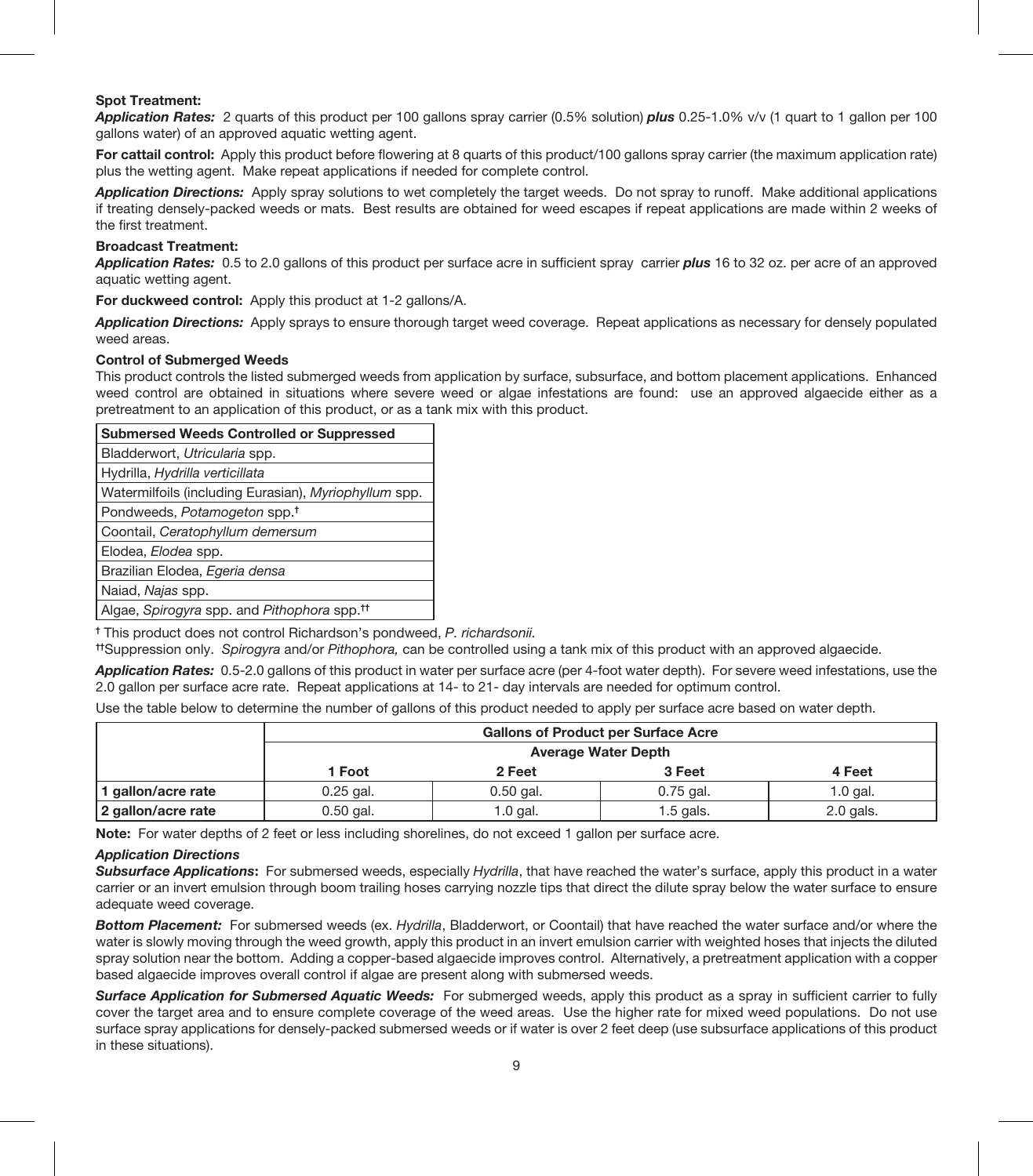## COMMERCIAL GREENHOUSES AND NURSERIES

Use this product for general weed control in commercial greenhouses (ex., beneath benches), for field grown and container stock, and in other similar areas. Make applications of this product preplant or postplant preemergence in field grown ornamental nursery plantings, or postemergence as a directed spray. For ornamental seed crops (NOT registered for use in the State of California), apply this product preemergence. Do not allow sprays to contact desirable foliage or injury will occur. Do not use on food or feed crops.

*Spot Spray Application Rates:* 1-2 qts. of this product *plus* a nonionic surfactant (contains 75% or greater nonionic surfactant) at the manufacturer's specified rate per 100 gals of water, or 0.75 oz. (22 ml) of this product plus the manufacturer's specified rate of a nonionic surfactant (contains 75% or greater nonionic surfactant) per 1 gallon of water.

*Broadcast Application Rates:* 1-2 pts. of this product in a minimum of 15 gallons of water per acre *plus* a nonionic surfactant (contains 75% or greater nonionic surfactant) at the manufacturer's specified rate per 100 gals of spray mixture. For thorough coverage, apply this product in an adequate spray volume.

#### DORMANT ESTABLISHED TURFGRASS (BERMUDAGRASS, ZOYSIAGRASS) NONFOOD OR FEED CROP

This product controls the listed emerged annual broadleaf and grass weeds in established dormant bermudagrass lawns, parks, golf courses, etc. Do not apply unless turfgrass is dormant at application. Application to actively growing bermudagrass causes delay or permanent injury. If using this product in extreme Southern areas of the U.S., make certain that the turfgrass is dormant at the time of application.

#### Weeds Controlled in Established Dormant Turfgrass

Little Barley†

Annual Bluegrass

Bromes including Rescuegrass, Sixweeks fescue, Henbit, Buttercup, and Carolina Geranium

† Apply this product before the mid-boot stage.

*Broadcast (Ground) Application Rates:* 1-2 pts. of this product per acre in 20-100 gals. of spray mix *plus* a nonionic surfactant (contains 75% or greater nonionic surfactant) at the manufacturer's specified rate per 100 gals. of spray mixture.

#### LANDSCAPE, INDUSTRIAL, RECREATIONAL, COMMERCIAL, RESIDENTIAL, AND PUBLIC AREAS

This product is a non-selective herbicide and it will kill broadleaf and grassy weeds in industrial, recreational, golf course, commercial, residential, and public areas within 24-36 hours. Do not allow sprays to contact desirable plant foliage or injury will occur.

To be effective as a contact/desiccant herbicide, this product must completely cover the target weeds. Best results are seen when this product is applied to young, actively growing weeds. Do not apply to weeds that are growing under stress. Use the specified application techniques for acceptable weed control.

For weeds that are difficult to control, such as perennial, or deeply-rooted weeds, control is often obtained by applications of this product as a tank mix with other systemic-type herbicides. This product, when applied as a tank-mix with a preemergent herbicide labeled for the intended use site, will provide residual control. Before preparing large volume of a tank-mix of this product with other herbicides, check that the tank-mix is physically compatible by mixing only a small amount of the tank mix. If the mixture balls up, forms flakes, sludges, jells, oily films or layers, or other precipitates, do not use this combination: it is not compatible. Read and follow the other product labels for specific application directions.

It is not possible for Nufarm to test all possible tank mixtures of this product with other pesticides for compatibility, efficacy, or other adverse effects. Consult your state experimental station, state university or extension agent before tank-mixing this product with other herbicides.

Grounds maintenance weed control in public, commercial and residential landscapes, including landscape beds, lawns, golf courses and roadsides: Apply this product as a spot or broadcast spray to control weeds in listed sites or to control weeds around the edges and non-flooded portions of ponds, lakes and ditches.

Trim and Edge weed control along driveways, walkways, patios, cart paths, fence lines, and around trees, ornamental gardens, buildings, other structures, and beneath non-commercial greenhouse benches: This product can be used to eliminate undesired grass and broadleaf plant growth in narrow-banded areas along the areas listed.

Since this product does not translocate systemically, it can be used as an edging or pruning tool. This product must be applied only to the select, narrow-banded areas of grass or undesirable weed growth found in desirable ornamental bedding plants, ground covers, etc. This product will only control vegetation growing within the width of the spray application. Do not exceed the labeled rate of this product or concrete-based materials will be stained.

Industrial weed control for right-of-ways, railroad beds/yards, highways, roads, dividers and medians, parking lots, pipelines, pumping stations, public utility lines, transformer stations and substations, electric utilities, storage yards, and other non-crop areas: Apply this product as a spot or broadcast spray either alone or in combination with other herbicides for a fast burndown of weeds in listed industrial weed control sites.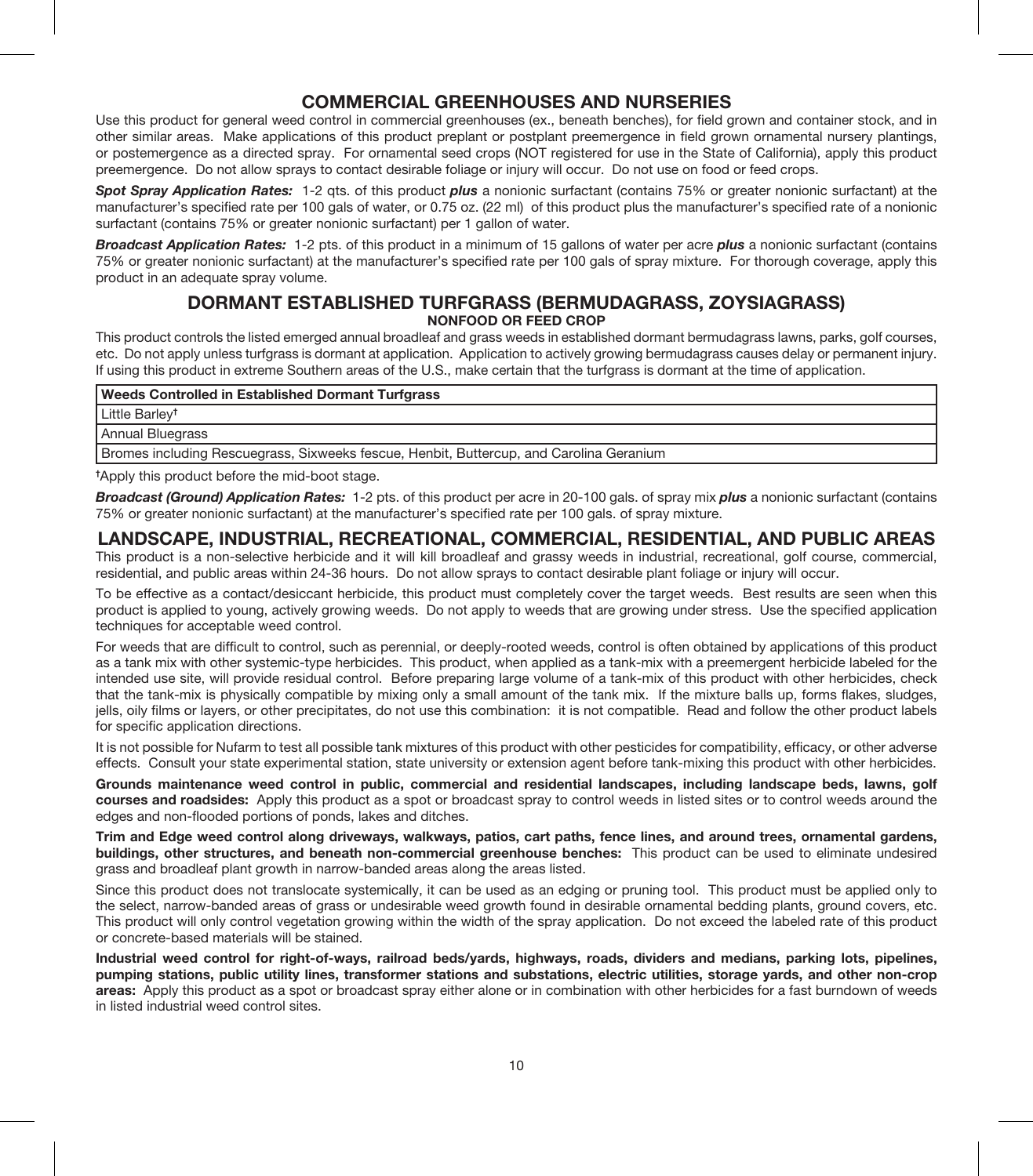*Spot Spray Applications*: 1-2 qts. of this product *plus* a nonionic surfactant (contains 75% or greater nonionic surfactant) at the manufacturer's specified rate per 100 gals. water. For small spray solution volumes, mix 0.75 oz. (22 ml) this product with the appropriate amount of the nonionic surfactant in 1 gallon of water.

*Broadcast Applications*: 1-2 pts. of this product per acre *plus* a nonionic surfactant (contains 75% or greater nonionic surfactant) at the manufacturer's specified rate per 100 gals. of spray mixture. Use sufficient water to ensure good spray coverage, although increased spray volumes (60 gals. or more) will be necessary for treating tall and/or dense target plants.

## ORNAMENTAL SEED CROPS (FLOWERS, BULBS, ETC.)

#### (NOT REGISTERED FOR USE IN THE STATE OF CALIFORNIA)

This product can be used for preharvest desiccation of ornamental seed crops. DO NOT USE FOR FOOD OR FIBER CROPS.

*Broadcast (Air or Ground) Applications*: 1.5-2 pts. of this product *plus* a nonionic surfactant (contains 75% or greater nonionic surfactant) at the manufacturer's specified rate per acre. Apply in sufficient amount of water (minimum of 5 gallons by air; 15 gallons by ground) to ensure desiccation and weed burndown. Make repeat applications at a minimum of 5-day intervals and do not apply more than three applications. Do not use seed, screenings, or waste as feed or for consumption.

#### TURF RENOVATION (ALL TURF AREAS EXCEPT COMMERCIAL SOD FARMS)

This product is used to desiccate golf course turf and other turf areas prior to renovation. For suppression of regrowth and quick desiccation of treated turfgrass, use this product as a tank mix with other systemic non-selective or systemic postemergence grassy weed herbicides. Before tank mixing with other products, read and follow the other product labels for specific application directions and restrictions.

*Broadcast (Ground) Application:* 1-2 pts. of this product per acre *plus* a nonionic surfactant (contains 75% or greater nonionic surfactant) at the manufacturer's specified rate in 20-100 gals. of water. For smaller spray solution volumes, mix 4 teaspoons of this product and the appropriate amount of nonionic surfactant in 1 gal. of water. Apply this product as a full coverage spray to thoroughly contact the turfgrass. Make applications only when the turf is dry, free from dew or other moisture. Increased water volumes (100 gal. of water per acre) will enhance turf desiccation, especially when turfgrass is dense and thick.